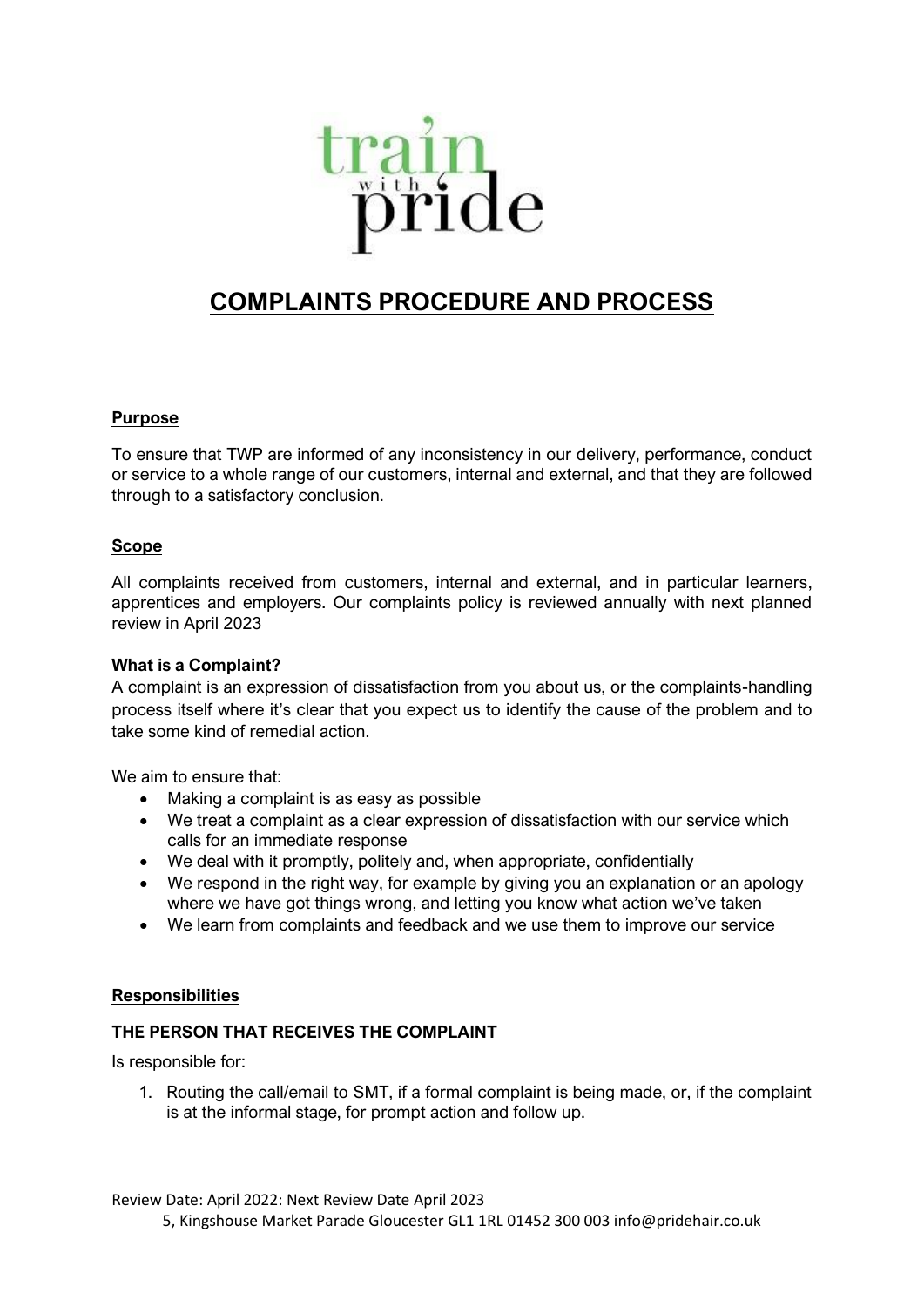### **TUTORS**

Are responsible for:

- 1. Logging all incoming official complaints on the Customer Complaints Log.
- 2. Completing a Complaint Record form with the complainant, over the telephone, and sending a copy of the Complaints Procedure by email.
- 3. Emailing new Complaint Record to the relevant manger
- 4. Routing all Safeguarding complaints to the relevant DSO or the LDSO.
- 5. Monitoring the enquiries@ email inbox for any customer complaints.
- 6. Identifying complaints in customer feedback and questionnaires, as this is the most likely place to receive a complaint.

#### **The 'appropriate' Manager (depending on the nature of the complaint)**

Is responsible for:

- 1. Investigating all complaints and identifying a possible potential resolution with the customer.
- 2. Confirming the outcome from the complaint either by telephone or, if necessary, in writing to the customer.
- 3. Ensuring completion of the Complaint Record and addition to the Customer Complaints Log.
- 4. Escalating the complaint to the Manager where a resolution has not been obtained or to the SMT when the complaint has any connection with Safeguarding or Prevent concerns.

#### **Measurements**

All complaints should be investigated and the complainant contacted to resolve the complaint within 7 days. If the complaint cannot be resolved over the telephone then a visit will be arranged.

#### **Quality Assurance/Inspection**

The Complaints Records will be reviewed as part of TWP Quality Assurance arrangements

#### **Process**

- 1. Informal Stage The complainant in the first instance raises any concerns regarding the service provided with either their TWP Tutor or area assessor, so that any issues can be resolved / understood. The customer may choose to contact Head office initially with their complaint.
- 2. TWP Tutor will discuss the complaint with their Manager if it is a complex/serious matter and further guidance is required.
- 3. Formal Stage If the issue cannot be resolved, the formal procedure will be commenced. A Complaint Record will be completed by the Manager or TWP Tutor

#### Review Date: April 2022: Next Review Date April 2023

5, Kingshouse Market Parade Gloucester GL1 1RL 01452 300 003 info@pridehair.co.uk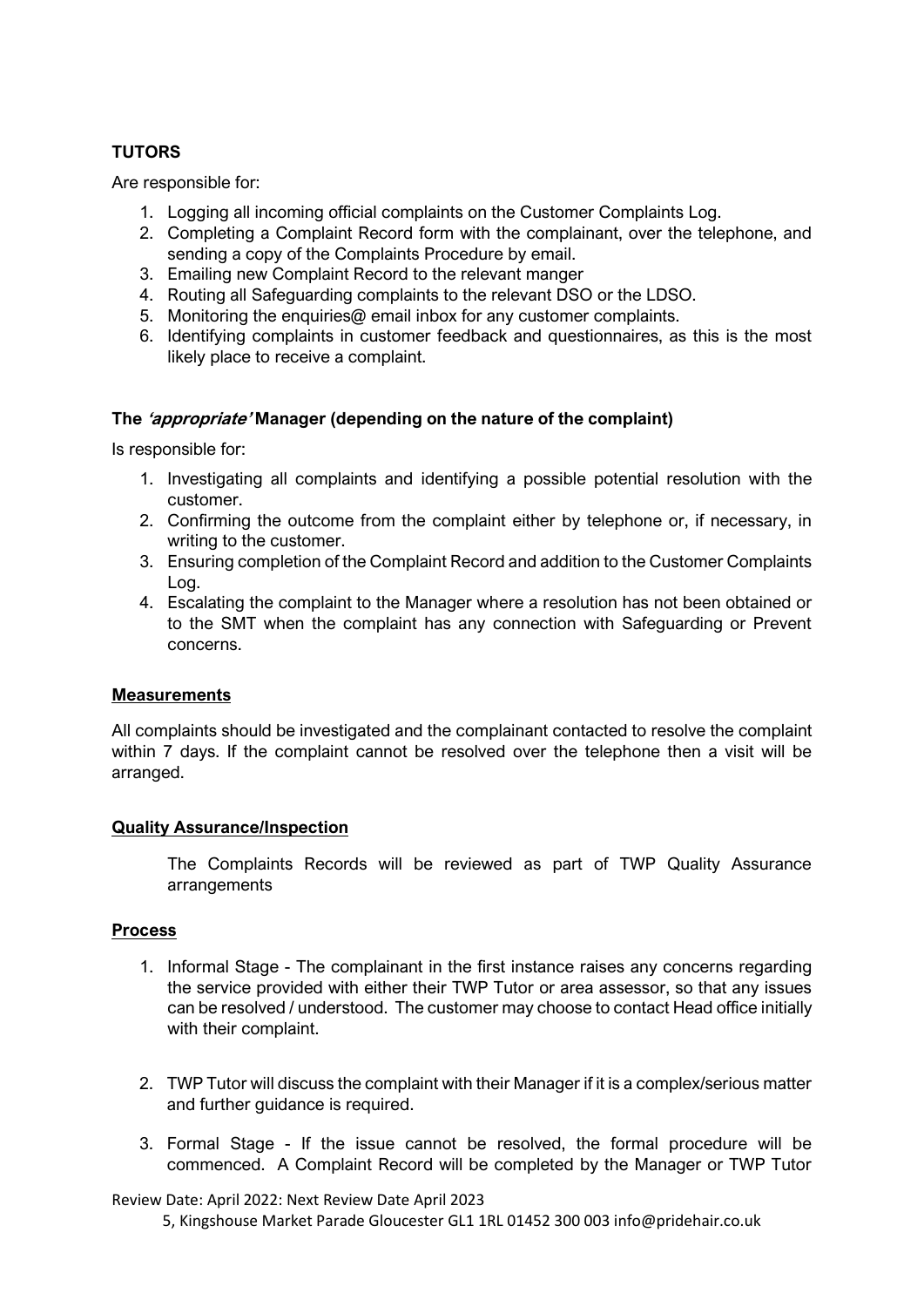(the Tutor must ensure the Complaint Record is sent to the Manager immediately for investigation).

If the complainant contacts TWP Head Office directly, the complaint will be logged and a Complaint Record completed by SMT. This will be forwarded to the appropriate Manager to investigate.

- 4. All formal complaints are required to be recorded in writing.
- 5. The Manager will arrange with the designated administrator for the complaint to be logged on the Customer Complaints Log, and will investigate the complaint with the appropriate member of staff.
- 6. The Manager will contact the customer to discuss the complaint, and seek resolution. Escalation to the Senior Manager or MD may be required.
- 7. Where a complaint cannot be resolved by the appropriate Manager, a meeting will be arranged with the learner/employer and a member of the Senior Management Team.
- 8. The complaint will be discussed further and the Managing Director will make a decision on the response from TWP.
- 9. The appropriate Manager will contact the customer and confirm TWP response to the complaint in writing. The Complaints Record will then be completed by the SMT and the complaint closed.
- 10. Following point 9, if you wish to escalate your complaint you may contact the Education and Skills Funding Agency (ESFA). Employers may make a complaint either on their own behalf or on behalf of their apprentice where permission has been given. Apprentices and their employers can contact the apprenticeship helpline regarding apprenticeship concerns, complaints and enquiries by calling 08000 150 600 or by emailing [helpdesk@manage-apprenticeships.service.gov.uk i](mailto:nationalhelpdesk@apprenticeships.gov.uk)n the first instance.

[There is also additional guidance on complaints published by the ESFA on the GOV.UK](https://www.gov.uk/government/publications/complaints-about-post-16-education-and-training-provision-funded-by-esfa)  [website: https://www.gov.uk/complain-further-education-apprenticeship](https://www.gov.uk/government/publications/complaints-about-post-16-education-and-training-provision-funded-by-esfa)  You can also email your complaint to [complaints.ESFA@education.gov.uk](mailto:complaints.ESFA@education.gov.uk)

Signed:

Name: Deb Billington

Title: Director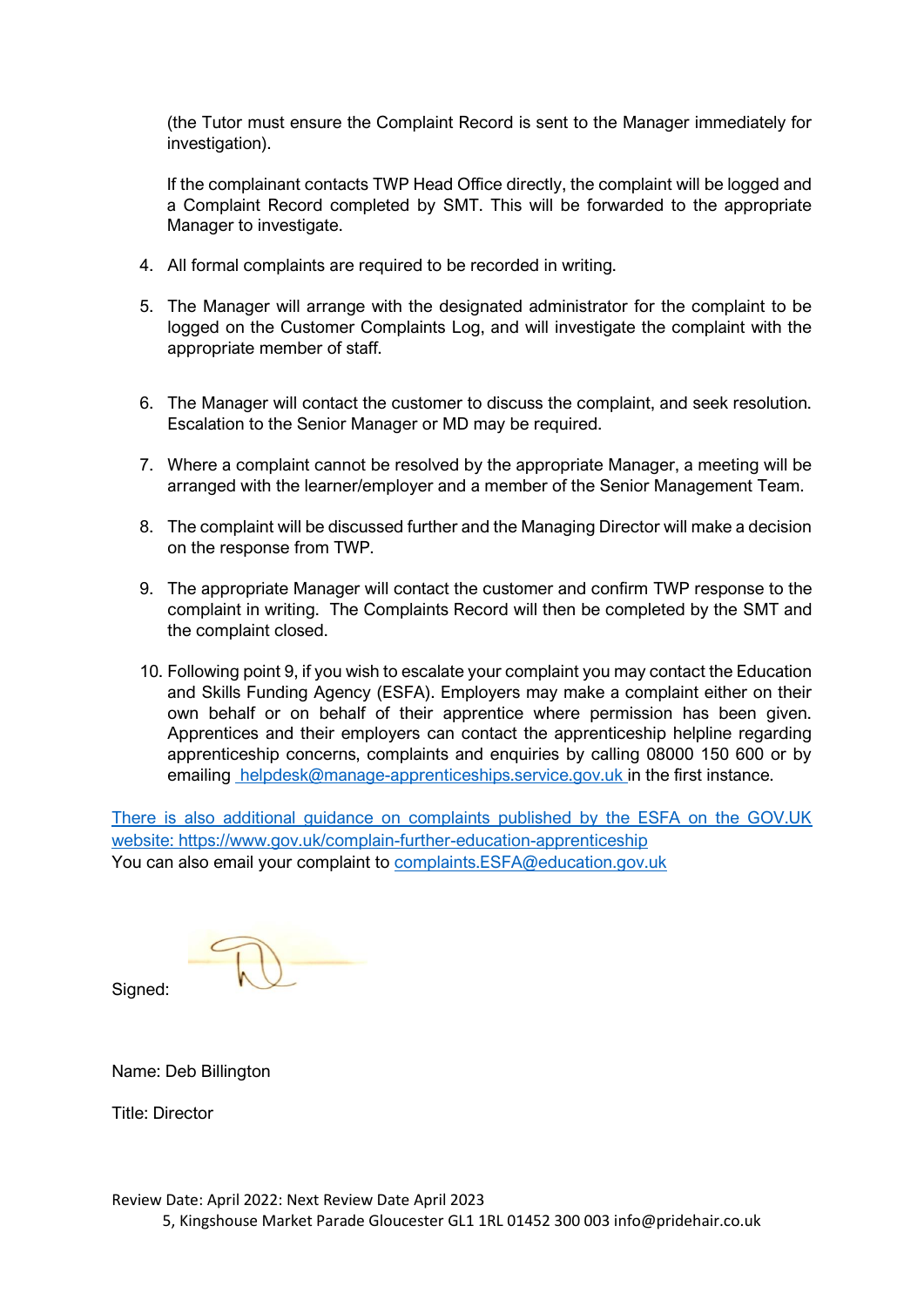## **Flowchart – Complaints Procedure**

PLEASE SEE BELOW

Review Date: April 2022: Next Review Date April 2023 5, Kingshouse Market Parade Gloucester GL1 1RL 01452 300 003 info@pridehair.co.uk